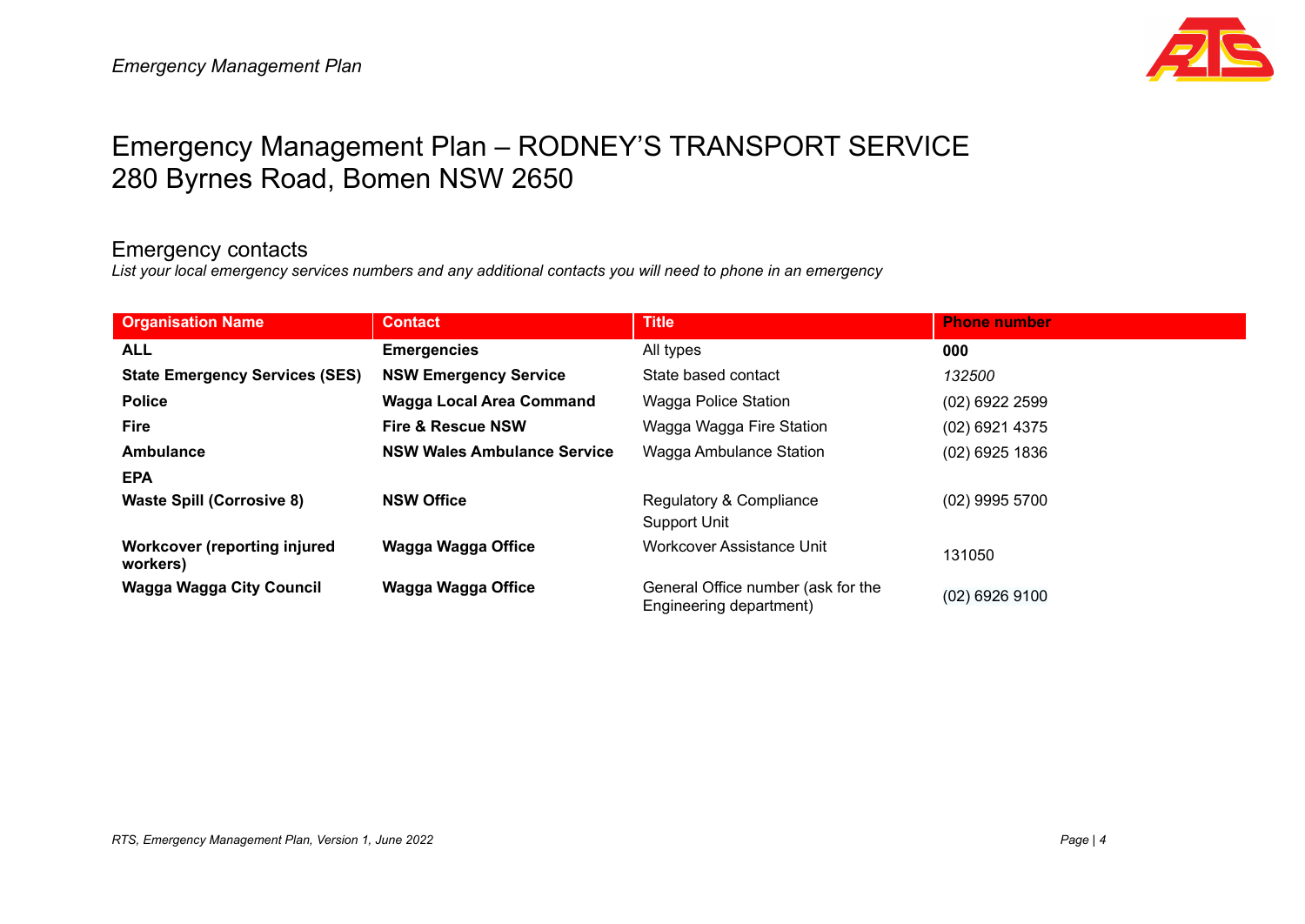

### Emergency procedures

[List your emergency/evacuation procedures. It may be useful to attach a copy of your detailed emergency procedures and floor plan with the location of emergency exits, emergency kit and safety equipment clearly marked. Your emergency procedures should also include a map of evacuation locations for all *emergencies.]*

| <b>Procedures</b>                                                            | <b>Brief outline of procedures</b>                                                                                                                                                                                                                                                                                                                                                                                                                                                                                                                                                                                                                                           | <b>Evacuation point/</b><br>address                                                         | <b>Reference to full procedure</b><br>document                                                                                                                                                                                    | <b>Supporting</b><br>documentation                                                                                                                                                                                                                                                                                                                                        |
|------------------------------------------------------------------------------|------------------------------------------------------------------------------------------------------------------------------------------------------------------------------------------------------------------------------------------------------------------------------------------------------------------------------------------------------------------------------------------------------------------------------------------------------------------------------------------------------------------------------------------------------------------------------------------------------------------------------------------------------------------------------|---------------------------------------------------------------------------------------------|-----------------------------------------------------------------------------------------------------------------------------------------------------------------------------------------------------------------------------------|---------------------------------------------------------------------------------------------------------------------------------------------------------------------------------------------------------------------------------------------------------------------------------------------------------------------------------------------------------------------------|
| Emergency<br>Evacuation<br>Procedure (eg Fire<br>, DG spill, Waste<br>spill) | 1. Alarm raised and relevant emergency<br>services authorities contacted.<br>2. Calmly evacuate the premises from nearest<br>emergency exit.<br>3. Arrive at evacuation location.<br>4. Locate and account for all staff<br>5. Follow safety warden instructions<br>6. Alert neighbouring businesses of<br>emergency<br>7. Notify relevant emergency services<br>- Ambulance if any injured workers<br>- fire if evidence of flames, smoke or spills of<br>DG listed products<br>- Police if emergency coordination is required<br>- EPA if the emergency relates to DG listed<br>products<br>- Workcover if injured worker<br>7. Notify next of kin for any injured workers | Grassy area immediately<br>opposite workshop exit<br>door in front of the diesel<br>bowsers | The emergency procedures.doc<br>can be found on the shared<br>drive n the OH&S folder. A hard<br>copy is located in the folder<br>'RTS Management Systems'<br>housed on the shelves above<br>the Admin Support officer's<br>desk. | Emergency<br><b>Evacuation Plan</b><br>document<br>describing<br>emergency exits<br>Company<br>Induction training<br>records<br>List of<br>neighbouring<br>businesses<br>contained in<br>emergency kit<br>List of employee<br>next of kin<br>contained in<br>emergency kit<br>Copy of this plan<br>with emergency<br>contact numbers<br>contained in the<br>emergency kit |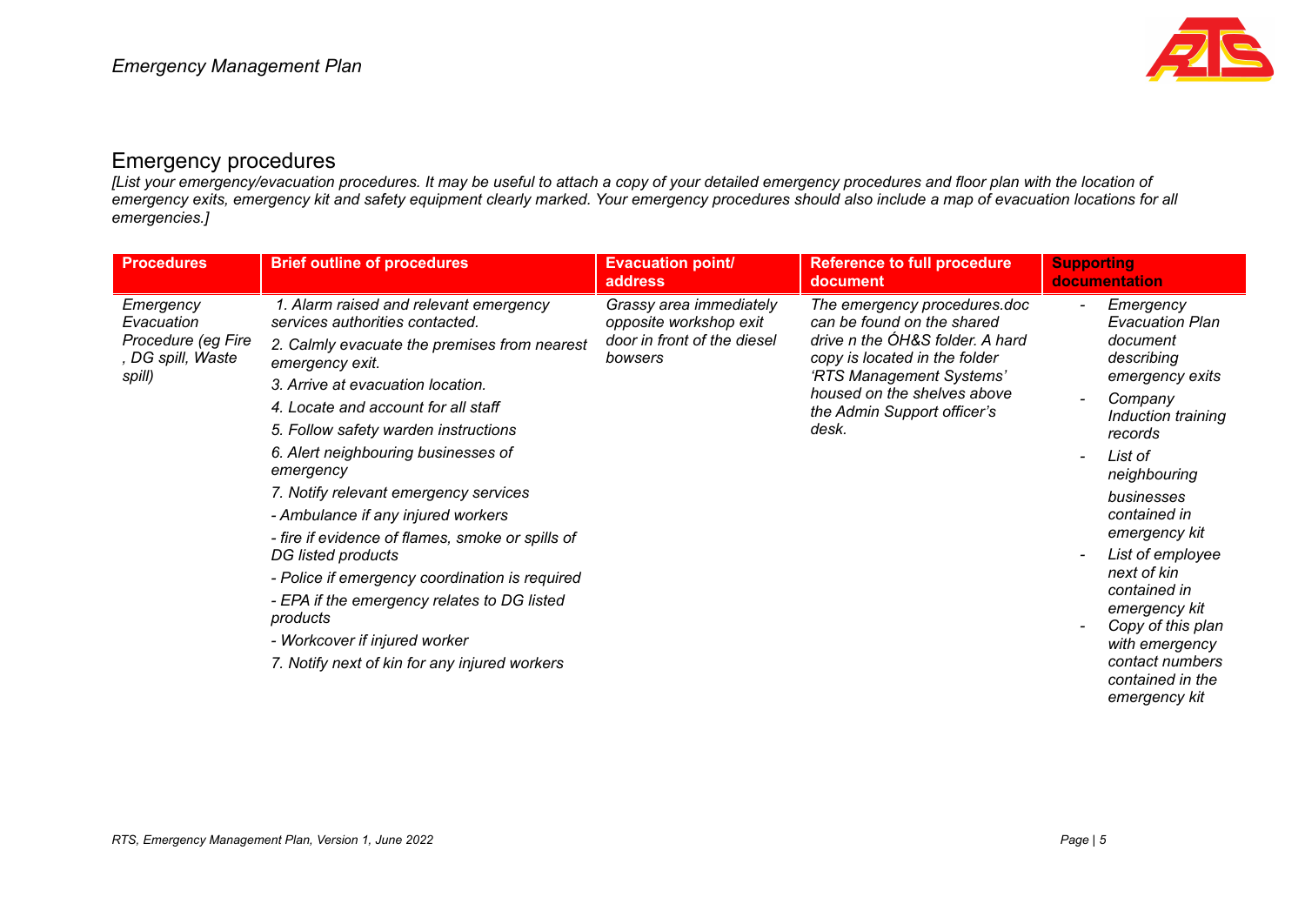

## List of (potential) pollutants stored on the premises

| Name of Pollutant         | <b>Location of Pollutant</b>                                 | <b>DG reference of Pollutant</b> | <b>Volume of Pollutant</b> |
|---------------------------|--------------------------------------------------------------|----------------------------------|----------------------------|
| <b>Recycled Batteries</b> | <b>Storage facility marked 'Battery</b><br>Shed' on site map | <b>Class/Division 8</b>          | 500t                       |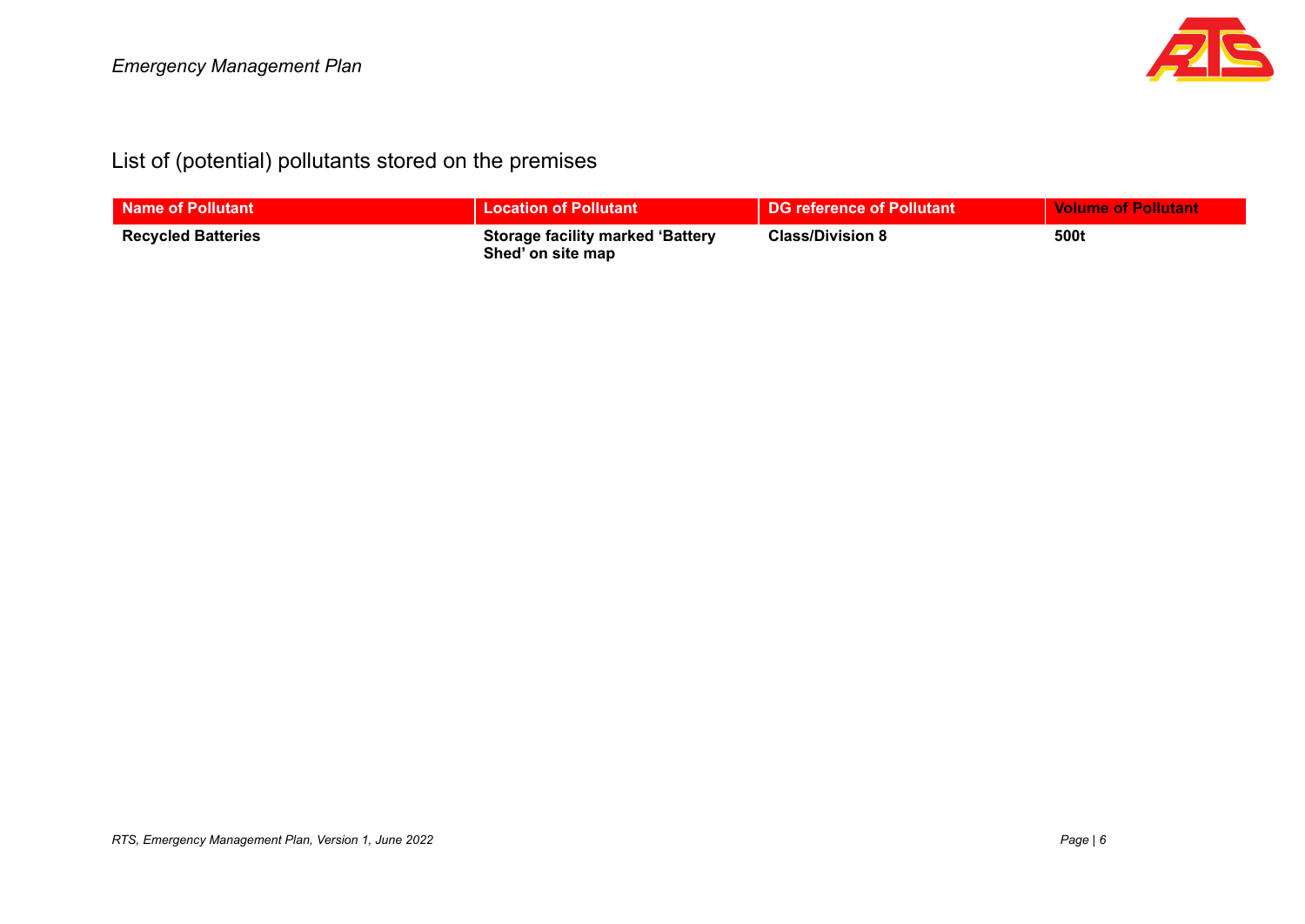#### *Emergency Management Plan*



### Evacuation drill schedule

| <b>Evacuation procedure type</b> | <b>Drill frequency</b> | <b>Position/person responsible</b> | <b>Next drill dates</b> |
|----------------------------------|------------------------|------------------------------------|-------------------------|
| All emergency types              | Annuallv               | P Tve                              | <b>June 2023</b>        |
|                                  |                        |                                    |                         |

### Emergency kit

**Location** In fire pump shed – North end of property

#### **Contents**

Reviewed and checked annually or as needed

| <b>Object</b>                        | <b>Checked/Reviewed Date</b> | <b>Person responsible</b> |
|--------------------------------------|------------------------------|---------------------------|
| Emergency management & recovery plan | June 2022                    | A Austin                  |
| Emergency and recovery contacts      | June 2022                    | A Austin                  |
| Copy of Employee next-of-kin list    | June 2022                    | A Austin                  |
| Copy of Neighbouring businesses list | June 2022                    | A Austin                  |
| Insurance documents                  | June 2022                    | A Austin                  |
| Torch                                | June 2022                    | J Payne                   |
| First-aid kit                        | June 2022                    | J Payne                   |
| Spare batteries                      | June 2022                    | J Payne                   |
| Adhesive tape                        | June 2022                    | J Payne                   |
| Pen/pencil and notepad               | June 2022                    | J Payne                   |